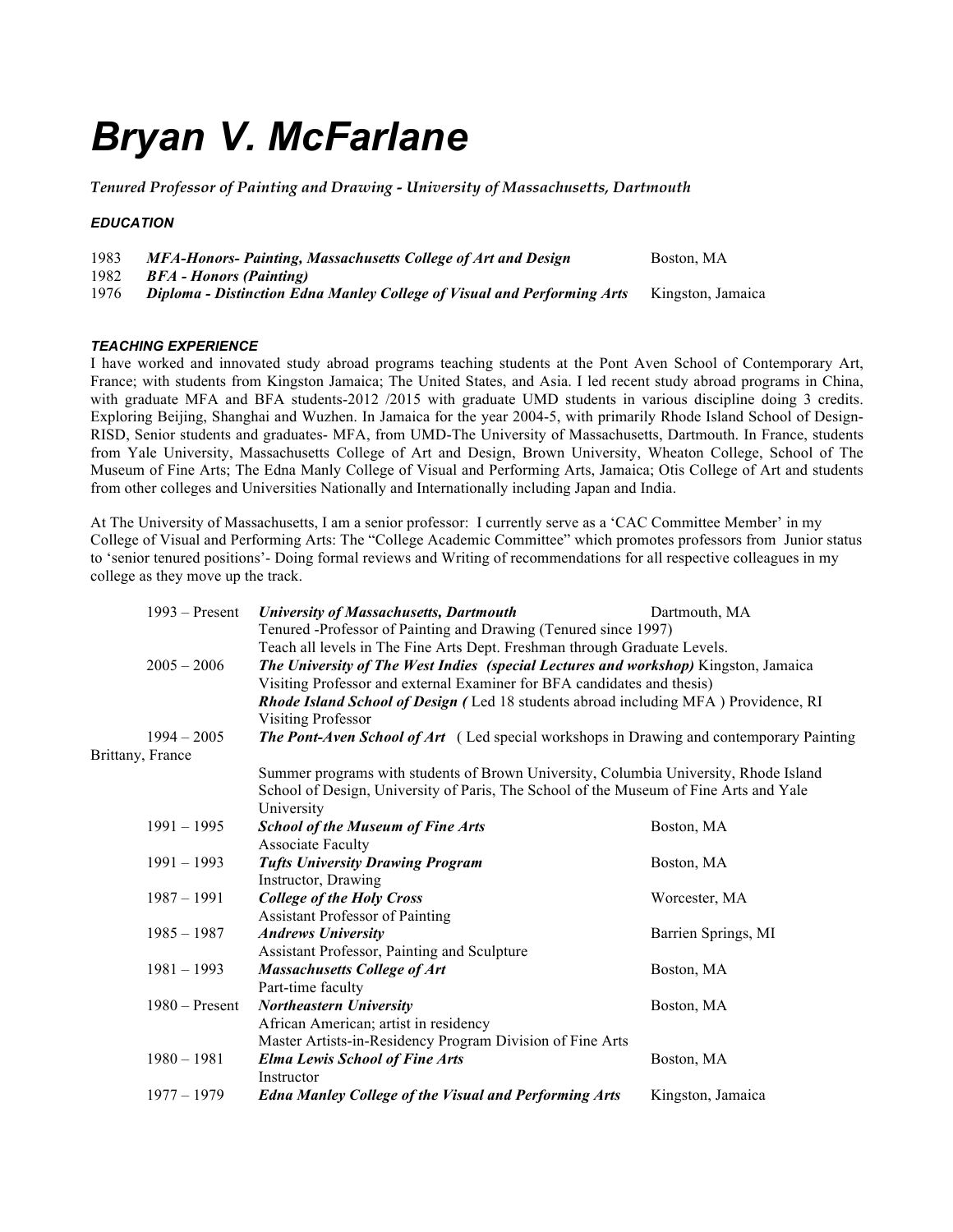Part-time instructor

## *VISITING ARTIST/LECTURER/CRITIC*

| 2017            | <b>North Eastern University-</b> Visiting Professor, Lecture "my Personal Silk Road,                    |                    |  |  |  |
|-----------------|---------------------------------------------------------------------------------------------------------|--------------------|--|--|--|
| Shenyang, China |                                                                                                         |                    |  |  |  |
| 2017-           | Xian University- Xianshi Province - Visiting Professor, Lecture 'Public Space, Xi'an, China             |                    |  |  |  |
| 2017-           | Hunan Normal University- Workshop and lectures -one week, Changsha, China                               |                    |  |  |  |
| $2016 -$        | Visiting Scholar/Professor at Hunan Normal University : One Week -Changsha, China                       |                    |  |  |  |
| $2011 - 2017$   | MIT/Broad Institute – TERC, Ongoing : collaboration with scientists- Scholars, Writers,                 |                    |  |  |  |
|                 | Classical Musicians-Composers, Classical and Contemporary Dancers "Seminar at Sea" on My                |                    |  |  |  |
|                 | work related to Studies in 'Genomics' and current 'Microbiome' research'., Cambridge, MA.               |                    |  |  |  |
| 2013            | Ocean Stories: Synergy Project; Lecture presentation on "Schmidt Ocean" to MIT Scientists and           |                    |  |  |  |
|                 | top scientists/German Researchers. Ship owned by Google's Chief Executive, used for Research            |                    |  |  |  |
|                 | on Oceanography /Deep Sea Dives; 'Climate Change' issues. Gave two lectures on separate                 |                    |  |  |  |
|                 | days ; Fredrick Froebel's Theory of 'Play' and current developmental theories related to                |                    |  |  |  |
|                 | creativity as part of process for human scientific discovery and creativity : Montego Bay,              |                    |  |  |  |
|                 | Jamaica                                                                                                 |                    |  |  |  |
| 2013            | <b>Museum of Science</b> : Presentation and Panel on "Ocean Stories "Synergy Exhibition Boston,         |                    |  |  |  |
| 2012            | Appointed : Visiting Professor – One Year; University of the West Indies, Kingston , Jamaica            |                    |  |  |  |
| 2012            | <i>Naga Gallery:</i> Public Lecture at Gallery: On Solo Exhibition "My Dragons Silk Road"               |                    |  |  |  |
|                 | External Examiner and Critic to write document for the promotion tenure, University of                  |                    |  |  |  |
|                 | Tennessee-for Professor Ebony Patterson Writing formal document noted artists: Featured in the New York |                    |  |  |  |
| Times:          |                                                                                                         |                    |  |  |  |
| 2012            | <b>Edna Manley College of the Visual and Performing Arts</b>                                            | Kingston, Jamaica  |  |  |  |
|                 | External Examiner in 2013, 2012, 2010; 2009; 2008; 2007; 2006. Reviewing the work of forth              |                    |  |  |  |
|                 | Year student-exit exams, critique and written evaluations.                                              |                    |  |  |  |
| 2011            | Painting Center NYC. Also led Panel/ Seminar "Jamaica to China" New York City, NY                       |                    |  |  |  |
| 2011            | <b>Edna Manly College of Art</b>                                                                        | Kingston, Jamaica  |  |  |  |
|                 | Designing an MFA program for the 21st Century' in Process. Kingston ,Jamaica                            |                    |  |  |  |
| 2010            | Shanghai Normal University, College of Art (Morgan Shan) Shanghai, China                                |                    |  |  |  |
| 2010            | Massachusetts College of Arts and Design Graduate Program Boston, MA                                    |                    |  |  |  |
| 2010            | Shanghai University College of Art                                                                      | Shanghai, China.   |  |  |  |
| 2009            | Art Institute of Boston, Lesley University                                                              | Boston, MA         |  |  |  |
| 2008            | <b>The Book Worm-Library</b>                                                                            | Beijing, China     |  |  |  |
|                 | 'Egg Series'                                                                                            |                    |  |  |  |
| 2007            | <b>University of New Hampshire</b>                                                                      | New Hampshire      |  |  |  |
|                 | <b>Exhibition and Lecture</b>                                                                           |                    |  |  |  |
| 2006            | <b>University of The West Indies</b>                                                                    | Kingston, Jamaica  |  |  |  |
|                 | <b>University of Vermont</b>                                                                            | Vermont, NE        |  |  |  |
| 2001            | The University of Kumasi                                                                                | Ghana, West Africa |  |  |  |
|                 | Contemporary Art in North America/Caribbean/Latin America                                               |                    |  |  |  |
| 2000            | Pont-Aven School of Art                                                                                 | Auvillar, France   |  |  |  |
|                 | Artist in Residency                                                                                     |                    |  |  |  |
| 1998            | <b>Edna Manley College of the Visual and Performing Arts</b>                                            | Kingston, Jamaica  |  |  |  |
| 1997            | <b>Harvard University Medical Schools</b>                                                               | Cambridge, MA      |  |  |  |
|                 | "Healing Arts" (for Black Student organization)                                                         |                    |  |  |  |
|                 | <b>Roxbury Community College</b>                                                                        | Boston, MA         |  |  |  |
| 1995 - 1996     | "The Jamaican Reality" (Social Studies Dept.)<br><b>Massachusetts College of Art</b>                    | Boston, MA         |  |  |  |
|                 | Graduate and Undergraduate Painting Programs                                                            |                    |  |  |  |
| 1993            | <b>Brandeis University Inter Cultural Center</b>                                                        | Waltham, MA        |  |  |  |
|                 |                                                                                                         |                    |  |  |  |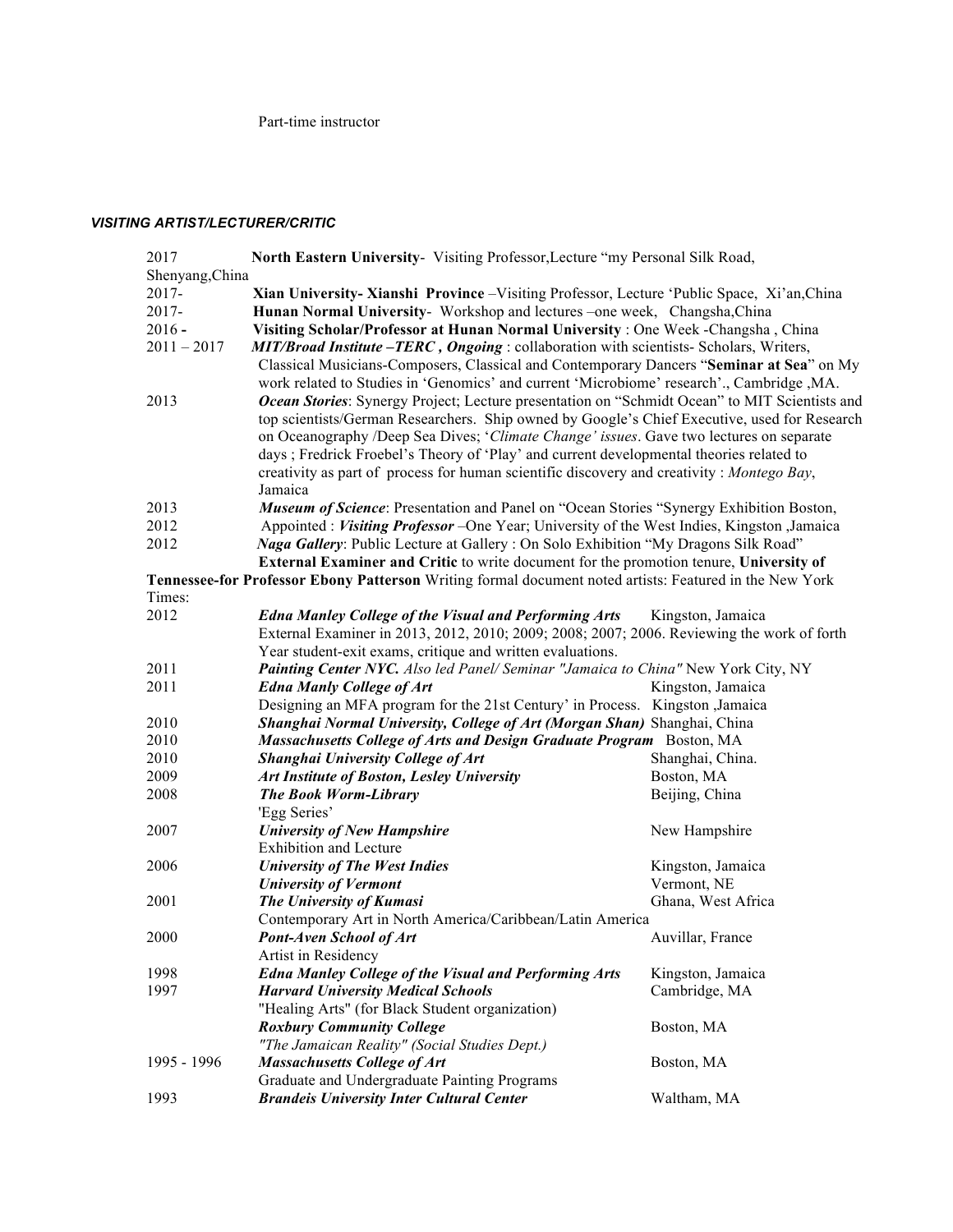|                | Lecture/workshop on "African-American Perspective"                                           |                     |
|----------------|----------------------------------------------------------------------------------------------|---------------------|
|                | <b>Rose Art Museum</b>                                                                       | Waltham, MA         |
|                | Lecture on "African-American Perspective"                                                    |                     |
|                | Franklin Pierce College, Art Department                                                      | New Hampshire       |
|                | New works from Barcelona and France; Portfolio critique                                      |                     |
|                | <b>Wheelock College</b>                                                                      | Boston, MA          |
|                | Lecture series based on solo show                                                            |                     |
|                | The Museum of the National Center of African American Artists Boston, MA                     |                     |
| 1991           | The Institute of Contemporary Art (ICA)                                                      | Boston, MA          |
|                | Lecture for group show                                                                       |                     |
| 1990           | <b>Federal University of Bahia, Art Department</b>                                           | Salvador, Brazil    |
|                | Lecture on "Contemporary Trends in the United States and the Caribbean." Portfolio critique  |                     |
|                | <b>Canizares Gallery</b>                                                                     | Bahia, Brazil       |
|                | The New York School and "Third World Movements."                                             |                     |
|                | Special Slide Lecture at Solo Exhibition opening                                             |                     |
| 1989 - Present | Massachusetts College of Art; Graduate School of Painting.                                   | Boston, MA          |
|                | On-going critique and evaluation for 1st $&$ 2nd year painting students                      |                     |
| 1989           | <b>Andrews University, Art Department</b>                                                    | Barrien Springs, MI |
|                | Slide lecture and portfolio critique                                                         |                     |
|                | <b>Worcester Art Museum</b>                                                                  | Worcester, MA       |
|                | Lecture and panel discussion of contemporary art and "City Sites" Commission                 |                     |
| 1988           | <b>Dallas Fort Worth Main Public Library</b>                                                 | Dallas, TX          |
|                | Reception and lecture for special opening for "Portrait of Journalist" Travel Show           |                     |
| 1987           | The Museum of Fine Arts                                                                      | Boston, MA          |
|                | Panel for the "Massachusetts Masters, Afro-American" Exhibition displaying "Fragments of     |                     |
|                | Time" theme                                                                                  |                     |
|                | <b>Edna Manley College of the Visual and Performing Arts</b>                                 | Kingston, Jamaica   |
|                | Critique/Lecture                                                                             |                     |
|                | <b>The National Press Club</b>                                                               | Washington, DC      |
|                | Special presentation to major journalists around the United States of America, including Ted |                     |
|                | Koppel and Charlene Hunter Gault. Over 1,000 persons attended/broadcasted on 40 (forty)      |                     |
|                | national television stations                                                                 |                     |
| 1986           | The Institute of Contemporary Art (ICA)                                                      | Boston, MA          |
|                | "Boston Now" Lecture for Group Show                                                          |                     |
| 1985           | <b>Commonwealth Institute</b>                                                                | London, UK          |
|                | "Fragments of Time"                                                                          |                     |
| 1984           | The Museum of Fine Arts                                                                      | Boston, MA          |
|                | Lecture - "Art as Experience"                                                                |                     |
|                | <b>Massachusetts College of Art</b>                                                          | Boston, MA          |
|                | Graduate School Seminar - "Caribbean Perspective in Art and Culture"                         |                     |
|                | <b>Lesley University</b>                                                                     | Cambridge, MA       |
|                | Lecture and portfolio critique                                                               |                     |
| 1983           | Loma Linda University; School of Medicine/ School of Art                                     | Loma Linda, CA      |
|                | Lecture Series: "Art as Human Development- 3 weeks"                                          |                     |
|                | <b>Pacific Union College</b>                                                                 | Angwin, CA          |
|                | Critiqued Drawing and Painting workshops                                                     |                     |
|                | Lecture Series: "Art as Human Development"                                                   |                     |
|                | <b>Harvard University Lamont Library</b>                                                     | Cambridge, MA       |
|                | Lecture for opening of solo show                                                             |                     |

## *EXHIBITIONS*

*Selected Solo Exhibitions*

| 2015 | <b>Gallery Naga</b> - 'Lucky Cloud' | Boston, MA |
|------|-------------------------------------|------------|
|      |                                     |            |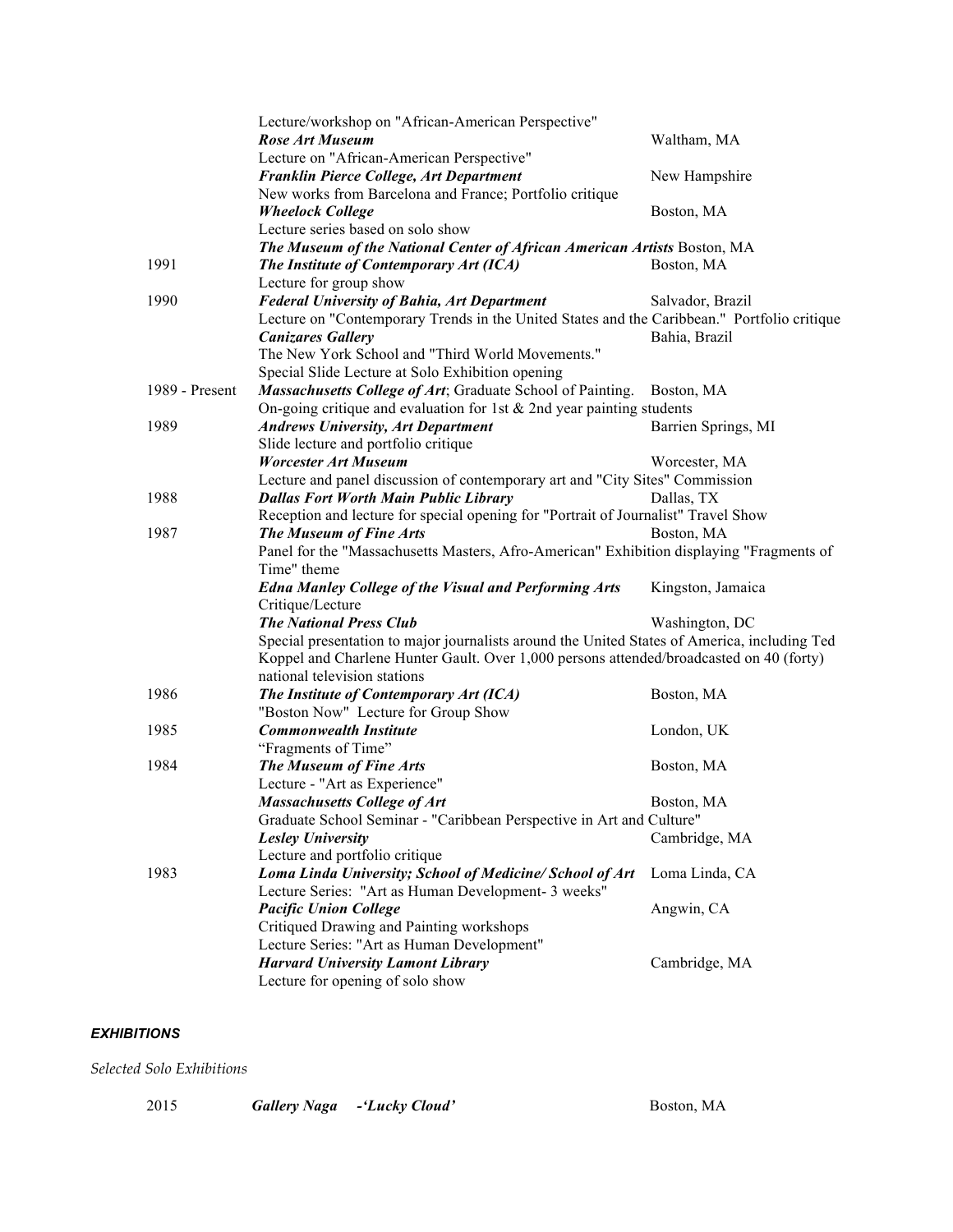| 2013         | Gallery Naga, "My Dragon'S Silk Road"                                                                                                                 | Boston, MA                           |
|--------------|-------------------------------------------------------------------------------------------------------------------------------------------------------|--------------------------------------|
| 2015         | Cotuit Art Center 'Recent Work'                                                                                                                       | Cape Cod MA                          |
| 2014         | <b>Carribean Art Collection</b>                                                                                                                       | Berlin, Germany                      |
| 2013         | <b>Guagdong Museum of Arts 'Around Café'.</b><br>"Blue Mountain" - 'Around Café'                                                                      | Guangzhou, China                     |
| 2012         | Art 99 Gallery, Shanghai University<br><b>National Gallery of Jamaica</b>                                                                             | Shanghai ,China<br>Kingston, Jamaica |
| 2012         | Musgrave Medalists' special exhibition<br><b>Gallery Naga</b><br>"My dragon's Silk Road"                                                              | Boston, MA                           |
| 2011         | <b>Medallion Gallery</b><br>"Water Color Journey 1980-2005"                                                                                           | Boston, MA                           |
| 2010         | <b>The Sunshine International Museum</b><br>"Circular Journey II"                                                                                     | Beijing, China                       |
| 2009<br>2009 | <b>Mandela Center (Free University of Berlin)</b><br><b>Gallery Naga</b>                                                                              | Berlin, Germany<br>Boston, MA        |
| 2008         | "Love For Sale" Recent Paintings<br><b>The Ferry International Art Center</b><br>"Circular Journey"                                                   | Beijing, China                       |
| 2006         | <b>Mutual Gallery</b><br><b>Recent Paintings and Drawings</b>                                                                                         | Kingston, Jamaica                    |
| 2004         | <b>Gallery Naga</b><br>"Egg Series"                                                                                                                   | Boston, MA                           |
| 2004         | <b>The Mutual Gallery</b><br>"Minus 2000 plus 2"                                                                                                      | Kingston, Jamaica                    |
| 2001         | <b>Gallery Naga</b><br><b>Recent Paintings</b>                                                                                                        | Boston, MA                           |
| 2000         | <b>Mutual life Gallery</b><br>"Minus 2000"                                                                                                            | Kingston, Jamaica                    |
| 1997         | The Cambridge Multicultural Arts Center<br>Afro Caribbean Perspectives.                                                                               | Cambridge, MA                        |
| 1997         | The New Mutual Life Gallery<br>"Bath, Interiors, Light" Recent Paintings (Inaugural Opening)                                                          | Kingston, Jamaica                    |
| 1995<br>1995 | <b>Brenda Taylor Gallery</b><br><b>Nemasket Gallery</b>                                                                                               | New York City, NY<br>Fair Haven, MA  |
| 1994         | Works inspired by travels to Turkey, Spain, Brazil, France<br><b>The Isobel Neal Gallery</b>                                                          | Chicago, IL                          |
| 1992         | Recent paintings and drawings from Turkey<br>The Museum of the National Center of Afro-American Art                                                   | Boston, MA                           |
| 1990         | "Bryan McFarlane Brazilian Works"<br><b>Canizares Gallery</b><br><b>Wendell Street Gallery</b>                                                        | Bahia, Brazil<br>Cambridge, MA       |
| 1987         | "Visions and inspirations from Bahia, Brazil"<br><b>Commonwealth Institute</b><br>Celebration of its 25 <sup>th</sup> Anniversary "Fragments of Time" | London, England                      |
|              | <b>DuSable Museum</b><br>"Portrait of Journalist" Travel Show                                                                                         | Chicago, IL                          |
|              | <b>LTV</b> Building<br>Portraits of Black Journalists/ Travel Show                                                                                    | Fortworth, Texas                     |
|              | Philadelphia Museum of Afro-American History<br>"Portrait of Journalist" Travel Show                                                                  | Philadelphia, PA                     |
|              | <b>Schomburg Center for Research in Black Culture</b>                                                                                                 | New York City, NY                    |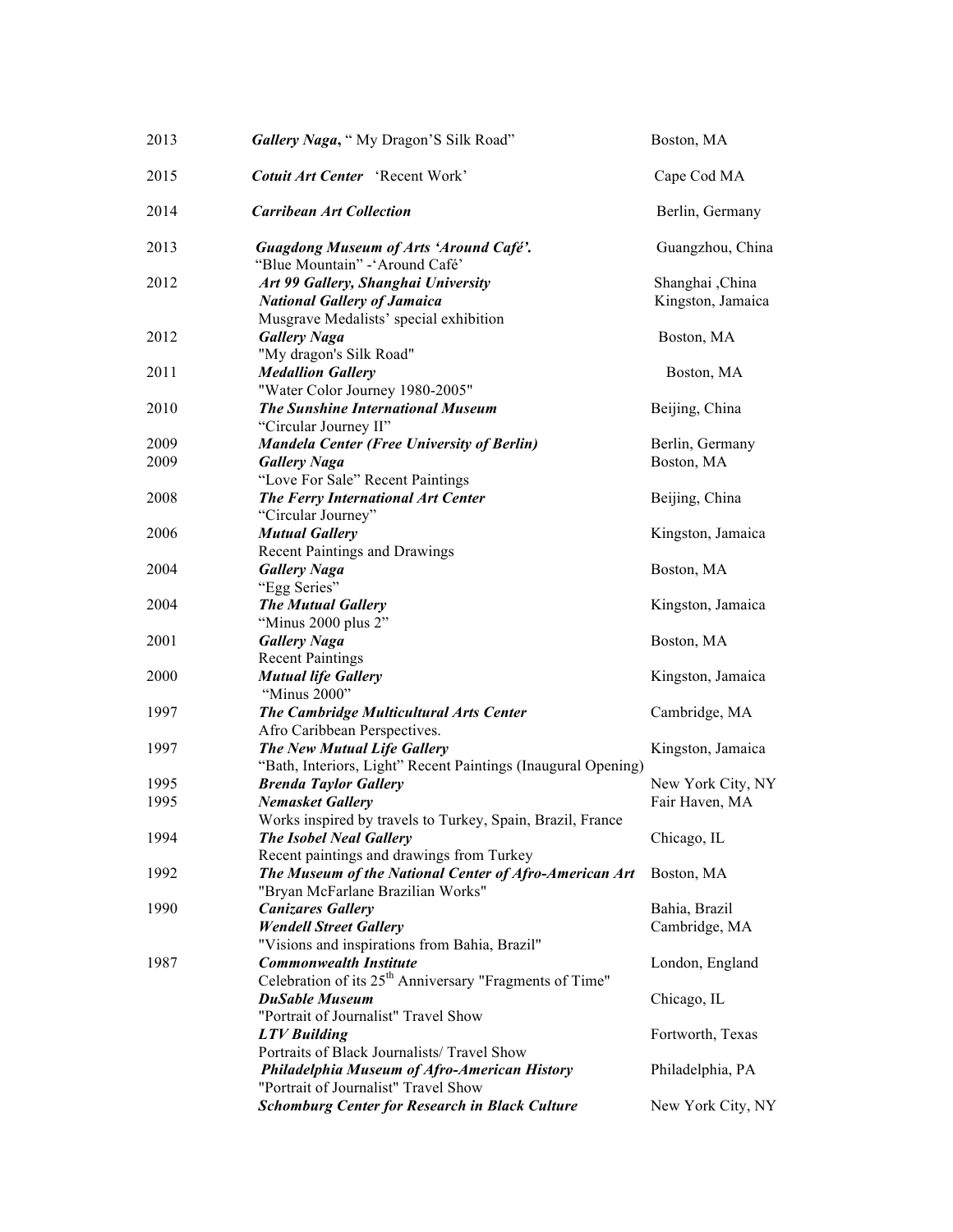|      | Portrait of Journalist" Travel Show                    |                     |
|------|--------------------------------------------------------|---------------------|
| 1986 | <b>Andrews University Art Gallery</b>                  | Berrien Springs, MI |
|      | Landscapes and Portraits                               |                     |
| 1984 | The Museum of the National Center of Afro-American Art | Boston, MA          |
|      | "Memory Scapes"                                        |                     |
|      | <b>Alchemy Gallery</b>                                 | Boston, MA          |
|      | Recent Works                                           |                     |
| 1983 | <b>Harvard University, Lamont Gallery</b>              | Cambridge, MA       |
|      | Memory – Scapes                                        |                     |
|      | <b>Pacific Union College, Rasmussen Gallery</b>        | Angwin, CA          |
|      | Recent Works                                           |                     |
|      | Loma Linda University Gallery                          | Loma Linda, CA      |
|      | Recent Works                                           |                     |
|      |                                                        |                     |

# *Group Exhibitions*

| 2017 | National Gallery of Jamaica(Museum): Kingston Bienalle March-though May,        |                        |
|------|---------------------------------------------------------------------------------|------------------------|
| 2016 | Xi' An Museum of Fine Arts 'Xian World Arts Festival'                           | Xi' an ,Shaanxi,China. |
| 2016 | China Arts Museum, 'Tour World of Art' Oct-Nov.                                 | Shanghai, China        |
| 2016 | Millennium Art Museum, 'Latin American and Caribbean Contemporary Art'. Beijing |                        |
| 2015 | Gallery Naga' Stories in The Clouds' ' two person show'                         | Boston, MA.            |
| 2014 | New Bedford Art Museum 'Synergy/ Ocean Stories'                                 | New Bedford, MA        |
| 2014 | Dee-Dee Shattuck Gallery-Two Person Show" Recent Paintings" Cape, MA.           |                        |
| 2014 | <b>Laconia Gallery</b><br>"China Diaries"                                       | Boston, MA             |
| 2014 | <b>South End Community Art Center</b>                                           | Boston, MA             |
| 2013 | Museum of Science "Synergy" Collaboration with MIT Scientists and Artists.      |                        |
| 2012 | <b>National Biennial 2012 at National Gallery of Jamaica</b>                    | Kingston Jamaica       |
| 2011 | <b>Painting Center Bryan McFarlane: Curator</b>                                 | New York City, NY      |
|      | Show entitled: 'From Jamaica to China'                                          |                        |
| 2008 | <b>Sunshine Museum</b>                                                          | Beijing, China         |
| 2008 | <b>Olympic Fine Arts Exhibition Center</b>                                      | Beijing, China         |
|      | sponsored by the 2008 Olympic Committee,                                        |                        |
| 2006 | <b>Museum of the Americas</b>                                                   | Washington DC          |
|      | "New Possessions"                                                               |                        |
| 2005 | <b>Promo Arte' Gallery</b>                                                      | Tokyo, Japan           |
| 2003 | <b>Skoto Gallery</b>                                                            | New York City, NY      |
|      | <b>City Hall</b> (Gauguin Centennial)                                           | Paris, France          |
| 2001 | The Lowe Art Museum                                                             | Coral Gables, FL       |
|      | "Soon Come" Contemporary Jamaican Art                                           |                        |
| 2000 | <b>The Joslyn Art Museum</b>                                                    | Nebraska, NA           |
|      | "Soon Come" Contemporary Jamaican Art                                           |                        |
|      | Museum of Nebraska Art                                                          | Kearny, NE             |
|      | "Soon Come" Contemporary Jamaican Art                                           |                        |
|      | <b>The Brenda Taylor Gallery</b>                                                | New York City, NY      |
|      | Works inspired by travels to Turkey, Spain, France                              |                        |
|      | <b>National Gallery of Jamaica</b>                                              | Kingston, Jamaica      |
|      | <b>Annual National Invitational</b>                                             |                        |
| 1999 | The NAGA Gallery                                                                | Boston, MA             |
|      | Summer Show                                                                     |                        |
| 1998 | <b>The George Adams Gallery</b>                                                 | New York City, NY      |
|      | "A Show of Hands"                                                               |                        |
|      | The Martin Luther King Arts Complex                                             | Columbus, OH           |
|      | "Four Painters"                                                                 |                        |
| 1995 | <b>Mutual Life Gallery</b>                                                      | London, England        |
|      | Contemporary Jamaican Art                                                       |                        |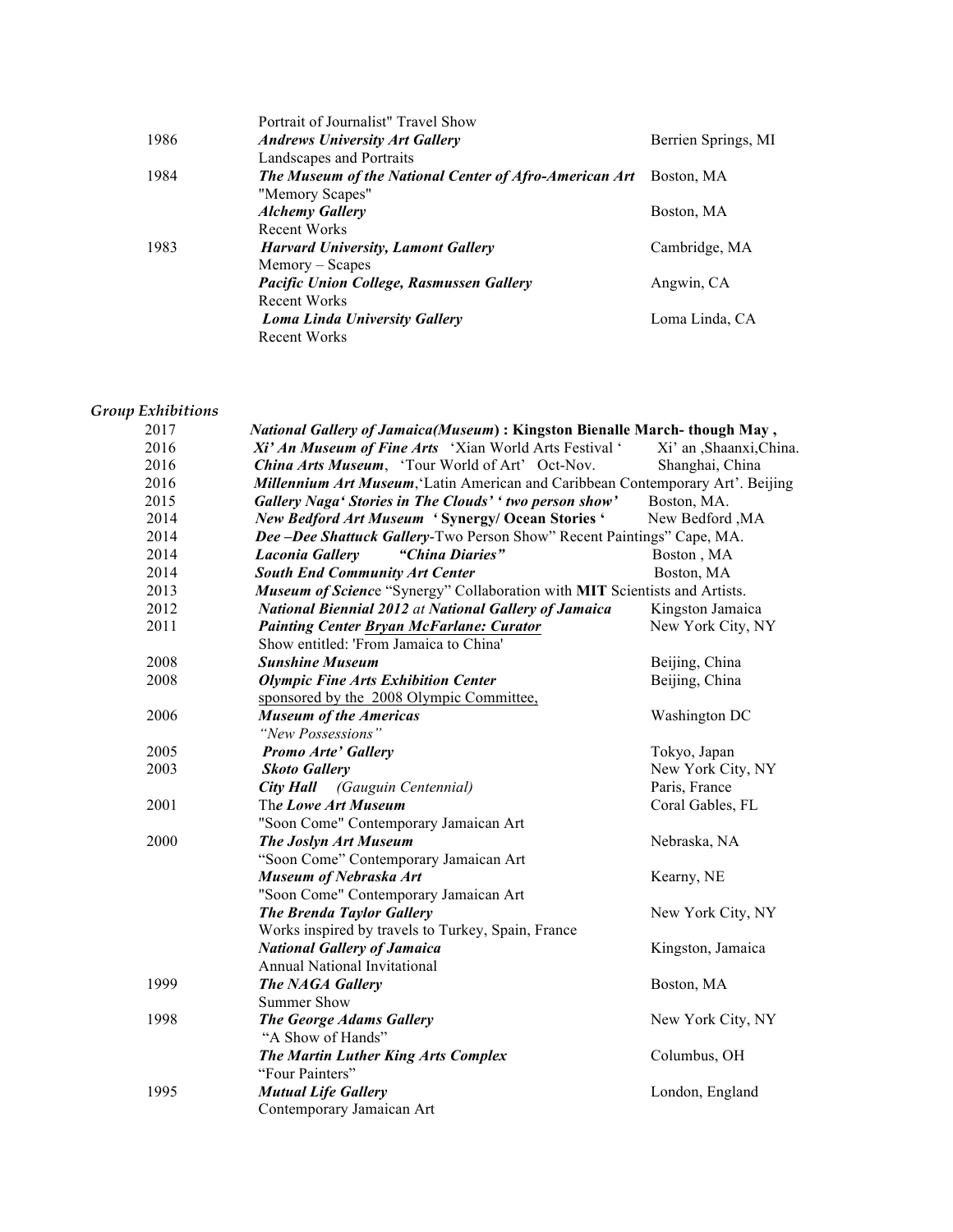|      | The Pont-Aven School Faculty Show                                                | Brittany, France  |
|------|----------------------------------------------------------------------------------|-------------------|
|      | Faculty of the Pont-Aven School Cont. Art works completed during that summer     |                   |
|      | <b>Cinque Gallery</b>                                                            | New York City, NY |
|      | "Eyes on Africa", Faculty Show at City Hall                                      |                   |
|      | <b>National Gallery of Jamaica</b>                                               | Kingston, Jamaica |
|      | Invitational, Recent Acquisition Show                                            |                   |
| 1994 | <b>The National Gallery of Jamaica</b>                                           | Kingston, Jamaica |
| 1994 | <b>Isobel Neal Gallery</b>                                                       | Chicago, IL       |
|      | "Turkish Images"                                                                 |                   |
| 1993 | <b>Brandies University The Rose Art Museum</b>                                   | Waltham, MA       |
|      | "African American Perspectives"                                                  |                   |
|      | The Museum of the National Center of African American Artists Boston, MA         |                   |
| 1992 | <b>The Parish Gallery</b>                                                        | Washington, DC.   |
| 1991 | The Institute of Contemporary Art (ICA)                                          | Boston, MA        |
|      | "Boston Now 10" 20th Anniversary Celebration                                     |                   |
| 1989 | Japan Institute of American Art                                                  | Tokyo, Japan      |
|      | (Through the Museum of the National Center of Afro-American Artists, Boston, MA) |                   |
|      | University of Wisconsin, University Museum                                       | Madison, WI       |
|      | "Bahia Bridge"                                                                   |                   |
|      | <b>Brockton Art Museum (Fuller Art Museum)</b>                                   | Brocton, MA       |
|      | Bryan McFarlane/Doug Anderson/Marcia Lloyd                                       |                   |
| 1987 | <b>Museum of Fine Arts Boston</b>                                                | Boston, MA        |
|      | Massachusetts Masters Afro-American Artists                                      |                   |
|      | Zolla Lieberman Gallery                                                          | Chicago, IL       |
|      | <b>College of the Holy Cross, Cantor Art Center</b>                              | Worcester, MA     |
|      | <b>Faculty Exhibition</b>                                                        |                   |
| 1986 | <b>Institute of Contemporary Art (ICA 'Boston Now')</b>                          | Boston, MA        |
|      | "Boston Now"                                                                     |                   |
| 1985 | <b>Federal Reserve Bank Gallery</b>                                              | Boston, MA        |
|      | "Art of the State" New England Foundation for the Arts grant-exhibit.            |                   |
| 1984 | <b>Danforth Art Museum</b>                                                       | Brockton, MA      |
|      | <b>Schenectady Museum</b>                                                        | New York City, NY |
|      | <b>Boston University Art Gallery</b>                                             | Boston, MA        |
|      | "Social Concerns of the Eighties"                                                |                   |
| 1981 | <b>Emerson College</b>                                                           | Boston, MA        |
| 1980 | <b>Wellesley College Student Center</b>                                          | Wellesley, MA     |
|      | <b>Harvard University Science Center</b>                                         | Cambridge, MA     |
| 1979 | United Nations Building Anti-apartheid theme                                     | New York City, NY |
| 1977 | <b>High Commission Building</b>                                                  | London, England   |
|      | <b>Inter-American Development Bank</b>                                           | Washington, DC    |
| 1975 | <b>Ontario College of Art</b>                                                    | Ontario, Canada   |
|      | "Four Jamaican Artists"                                                          |                   |
|      |                                                                                  |                   |

## *COLLECTIONS/COLLECTORS*

China, France, Germany, Jamaica, England, USA National, Ghana, Brazil, Spain, Bermuda, Scotland, Japan, Africa, Dominican Republic, Columbia,

#### *FELLOWSHIPSGRANTS/AWARDS/HONORS*

| 2013       | <i>National Science Foundation</i> in collaboration with MIT Scientists and TERC/EMMAS |               |
|------------|----------------------------------------------------------------------------------------|---------------|
| /Educators |                                                                                        |               |
|            | Massachusetts Institute of Technology                                                  | Cambridge, MA |
| 2012       | <b>The Musgrave Medal</b>                                                              |               |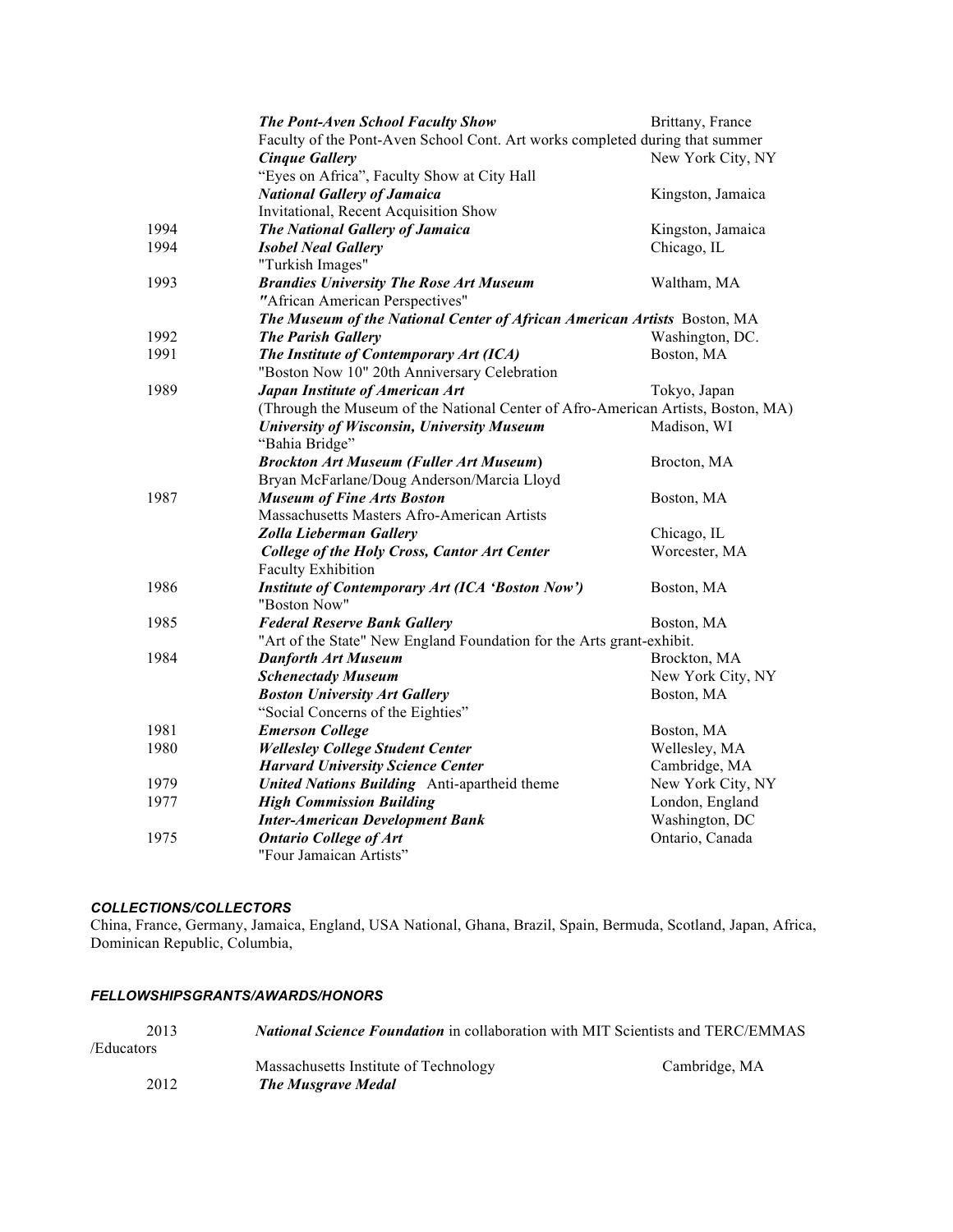|      | Highest Award granted to Scientists, Artists, and Writers in Jamaica and the Anglophone           |                        |
|------|---------------------------------------------------------------------------------------------------|------------------------|
|      | Caribbean. With 'Citation' from the Executive Council.                                            |                        |
| 2011 | <b>Wolf Kahn and Emily Mason Foundation (\$8,500)</b>                                             | New York City, NY      |
| 2011 | Provost Special Grant for Study Abroad Program: UMD students travelling /studying in China        |                        |
| 2008 | 'Gold Medal' from the Chinese Government," Olympic Fine Arts Exhibition"                          |                        |
|      | held in Beijing, China with artist from over 25 countries.                                        |                        |
| 2007 | <b>Provost's Subvention Grant</b>                                                                 | <b>UMass Dartmouth</b> |
| 2005 | Nominated for a Joan Mitchell Foundation Grant                                                    | New York City          |
| 2005 | <b>Wolf Khan and Emily Foundation Grant (\$5,000)</b>                                             | New York City, NY      |
| 2004 | Nominated for <b>Joan Michelle Foundation</b> Award                                               | New York City, NY      |
| 1997 | Grant for Exhibition Catalog The Jamaica Unit Trust                                               | Kingston, Jamaica      |
| 1997 | Key to the City of Fort Worth,                                                                    | Dallas, TX             |
|      | Presented by the Mayor of Forth Worth, Texas                                                      |                        |
| 1995 | Support of Faculty Research The UMD Foundation                                                    | Dartmouth, MA          |
|      | Underscoring support for personal research for studio initiatives in painting and drawing         |                        |
| 1994 | Innovation in Teaching Grant                                                                      |                        |
|      | The UMASS Dartmouth Alumni Association                                                            | Dartmouth, MA          |
|      | Innovation in Teaching Grant UMD Foundation                                                       | Dartmouth, MA          |
|      | Proposal for improvement in teaching through the Chancellor's office in support of African-       |                        |
|      | American, Latin, and Asian studies.                                                               |                        |
|      | Series of lectures to help develop honors course for the Fine Arts Dept.                          |                        |
|      | Honors Colloquia Grant<br><b>English Department</b>                                               | Dartmouth, MA          |
|      | To support speakers and consultants for Visual and Performing Arts Colloquia, sponsored           |                        |
|      | through the Fine Arts Department.                                                                 |                        |
|      |                                                                                                   |                        |
| 1991 | Proposal for improvement of teaching.                                                             |                        |
|      | Finalist: The Louis Comfort and Tiffany Foundation Grant New York City, NY                        |                        |
| 1990 | The College of the Holy Cross                                                                     | Worcester, MA          |
|      | 1. Summer Faculty Fellowship                                                                      |                        |
|      | Travel to London and Paris to produce series of water color paintings.                            |                        |
|      | 2. Research and Publication Grant                                                                 |                        |
|      | Grant Towards personal research in Brazil                                                         |                        |
| 1989 | The College of the Holy Cross                                                                     | Worcester, MA          |
|      | 1. Summer Faculty Fellowship Brazil                                                               |                        |
|      | 2. Grant For graduate advising                                                                    |                        |
| 1988 | Bachelor Ford Faculty Fellowship Ford Foundation Grant / College of the Holy Cross                |                        |
|      | To live in Brazil Jan. - through Aug. 1989                                                        |                        |
|      | Research and Publication Grant The College of the Holy Cross Worcester, MA                        |                        |
|      | The AAMARP's Artists Citation - Mayor of the City of Boston, Ray Flynn                            |                        |
|      | For my "contribution to the growth of art through education and activism"                         |                        |
|      | Exhibition Grant Massachusetts College of Art                                                     | Boston, MA             |
|      | For publication of color catalog: Fragments of Time                                               |                        |
| 1987 | Mass Council on the Arts and Humanities "Summer's World" Grant                                    |                        |
|      | <b>Through the Worcester Art Museum</b>                                                           | Worcester, MA          |
|      | 'Special Grant Brazilian Embassy                                                                  | Kingston, Jamaica      |
|      | To support initiative to travel and studio work resulting in one-person show in Jamaica and       |                        |
|      | Brazil.                                                                                           |                        |
| 1986 | Scholarly Research Grant Andrews University                                                       | Barrien Springs, MI    |
|      | <b>Philip Morris (Miller Brewing Company)</b>                                                     | New York City, NY      |
|      | 12 paintings and 12 drawings of "12 Major Black Journalists, for 1987 Calendar "Then and          |                        |
|      | Now". National exhibitions and collection now permanently at the DuSable Museum.                  |                        |
|      | Chicago.IL                                                                                        |                        |
|      | Presented with a <b>Gold Key</b> to the City of Dallas-Fort Worth for outstanding achievements in |                        |
|      | the arts.                                                                                         |                        |
| 1985 | TAB Award Artist Foundation, New England Foundations for the Arts Boston, MA                      |                        |
| 1982 | Purchase Award National Gallery of Jamaica                                                        | Kingston, Jamaica      |
| 1979 | Carl Parboosingh Fellowship Jamaica School of Art                                                 | Kingston, Jamaica      |
|      |                                                                                                   |                        |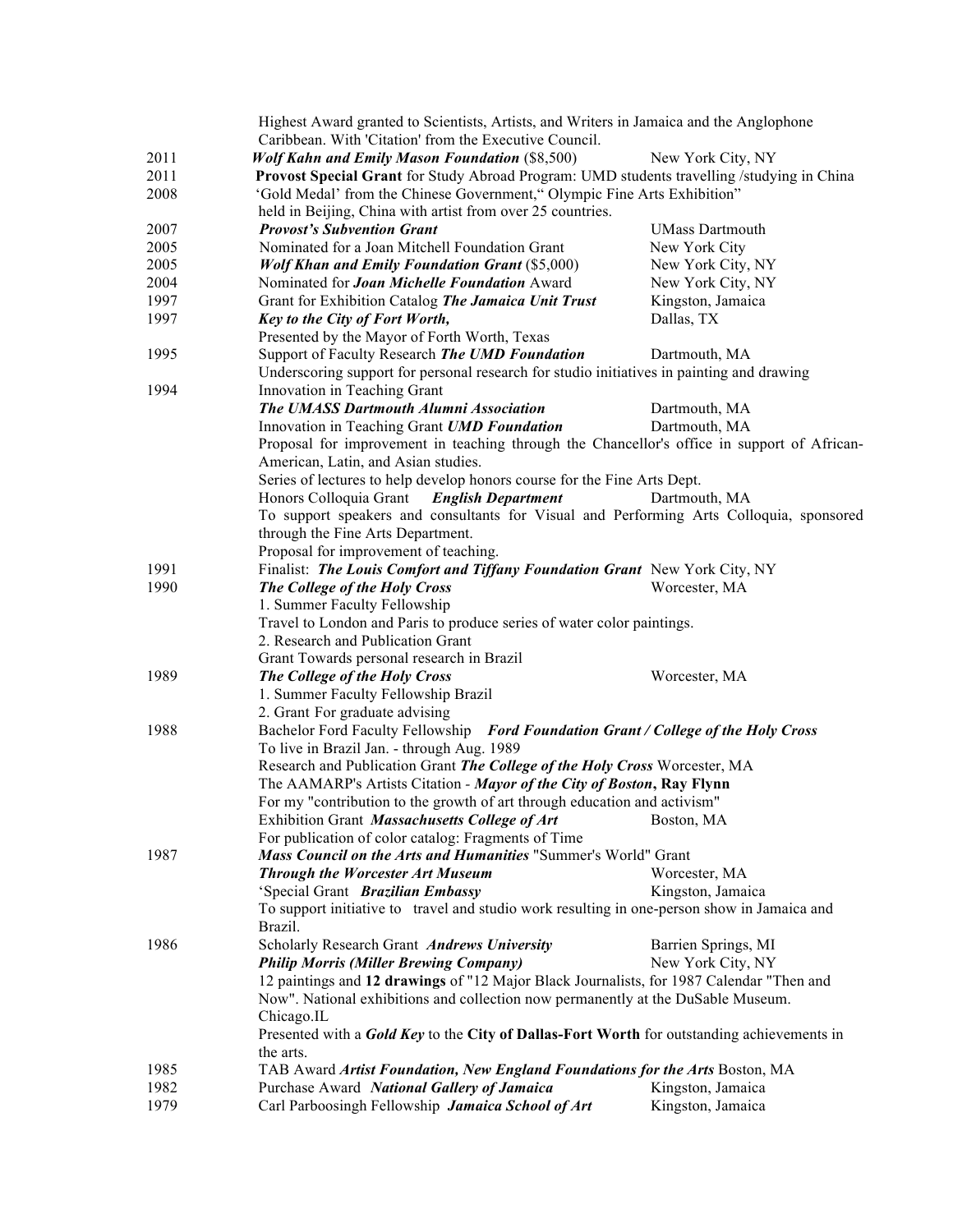To attend the Royal College of Art MFA, London, for Graduate Program, London

#### *SELECTED BIBLIOGRAPHY*

| 2015 | <b>Boston Globe</b>                            | "Decoding the clouds" review with image of work. Boston, MA                                                             |
|------|------------------------------------------------|-------------------------------------------------------------------------------------------------------------------------|
| 2014 | MIT, WHOA                                      | Ocean Stories Review and Interview Cambridge, MA                                                                        |
| 2012 | <b>WGBH</b>                                    | Review of "My Dragon's Silk Road"                                                                                       |
|      |                                                | by Mary Tati, (Also published for The WGBH Website).                                                                    |
| 2011 | "Lens Afrique"                                 | Magazine publication in Beijing Interview Jamaica 49th                                                                  |
|      |                                                | Anniversary. Hosted by the Jamaican Ambassador to China.                                                                |
| 2009 | <b>The Boston Globe</b>                        | September 23rd. "Body of Work" by Cate McQuaid                                                                          |
| 2008 | 'Art Exit' Magazine<br>(based in Beijing)      | serving East Asia-Korea, European Union, China and the<br>United States (five pages of review in English)               |
| 2008 | 'Art Today' Magazine Vol. 7                    | A major Art Magazine for contemporary Arts in China.                                                                    |
|      | 'Today Art' Museum publication.                | Author: Wang Baoju.                                                                                                     |
| 2008 | <b>New York Arts Magazine</b>                  | Solo review, by Jill Smith, New York City, NY                                                                           |
|      |                                                | "Exploding Ordinance with Egg"                                                                                          |
| 2005 | Die Welt: Wenn Bilder Schen.                   | (Die Caribbean Art Collection in Berlin)                                                                                |
|      |                                                | by Von Simone Cruski<br>Berlin, Germany                                                                                 |
| 1999 | <b>The Boston Herald</b>                       | Wed., Feb. 29. Page 60-63 "Eyes on Another Prize"                                                                       |
| 1997 | <b>Art in America Magazine</b>                 | Listing May Issue, Page 20 "Show of Hands" at the George<br><b>Adams Gallery</b>                                        |
|      | <b>Art New England Magazine</b>                | Listing with Oct./Nov. Issue, Cambridge Multicultural                                                                   |
|      |                                                | Center                                                                                                                  |
|      | <b>The Columbus Dispatch</b>                   | June 29 "Power of the Figure Evoked to Reveal Truth"                                                                    |
|      |                                                | Review with Photo by Kay Koeninger                                                                                      |
| 1995 | <b>Art in America Magazine</b>                 | May issue, Page 32, full page Recent paintings and                                                                      |
|      |                                                | drawings. Works inspired by the travels to Turkey, Brazil                                                               |
|      |                                                | and Spain.                                                                                                              |
|      | "Quest for France" Journal                     | July issue, Brittany."Initiation Artistique" Pont-Aven, France                                                          |
|      | "Magazine Du Camescope"<br><b>The Advocate</b> | Pages 30-37 Paris News Experience. (color reproductions)<br>"Arts Across Cultural Lines, Exhibition at Nemasket Gallery |
|      |                                                | <b>Breaks</b>                                                                                                           |
|      |                                                | "Barriers" by Lori Robello.                                                                                             |
| 1995 | <b>The Chronicle</b>                           | Recent Works, Fairhaven, MA                                                                                             |
|      | <b>The Jamaica Plain Citizen</b>               | "Eyes on Africa." An Exhibition at AAMARP, Boston, MA                                                                   |
| 1994 | The New Art Examiner Magazine                  | Bryan McFarlane "Turkish Images" Recent works                                                                           |
|      |                                                | Chicago, IL                                                                                                             |
| 1993 | Jamaica Record                                 | Year End Review by Andrew Hope                                                                                          |
|      | Spotlight - Caribbean Week                     | June 1. Review of Solo Show, "Out of Many" Front Page                                                                   |
|      |                                                | Color reproduction by Tine Spiro. Kingston, Jamaica.                                                                    |
| 1992 | "Revue Noire" International                    | Oct./Nov issue "Survey of Caribbean Painters."                                                                          |
|      |                                                | Paris, France                                                                                                           |
|      | <b>The Washington Post</b>                     | Aug. 15."Caribbean Color at the Parish" by Michael<br>Welzenbach.                                                       |
| 1990 | <b>The Boston Globe</b>                        | Christine Temin, solo show review.                                                                                      |
|      | Journal da Bahia                               | Salvador, Brazil: Artes Plasticas "Os ases da midia negra"                                                              |
|      |                                                | (Critique and Interview).                                                                                               |
| 1989 | <b>Art New England Magazine</b>                | Review solo show by Mary Fife Day.                                                                                      |
| 1988 | <b>The Boston Globe</b>                        | Review of one-man show at the North Hall Gallery,                                                                       |
|      |                                                | Massachusetts College of Art by Christine Temin                                                                         |
|      | <b>Milwaukee Journal</b>                       | two publications                                                                                                        |
|      | <b>Oregonian</b>                               | two publications, photo story                                                                                           |
| 1987 | <b>Leisure Weekly</b>                          | Interview and review by C.W. Clark. One man show at                                                                     |
|      |                                                | Anna Swanson Gallery, New Hampshire.                                                                                    |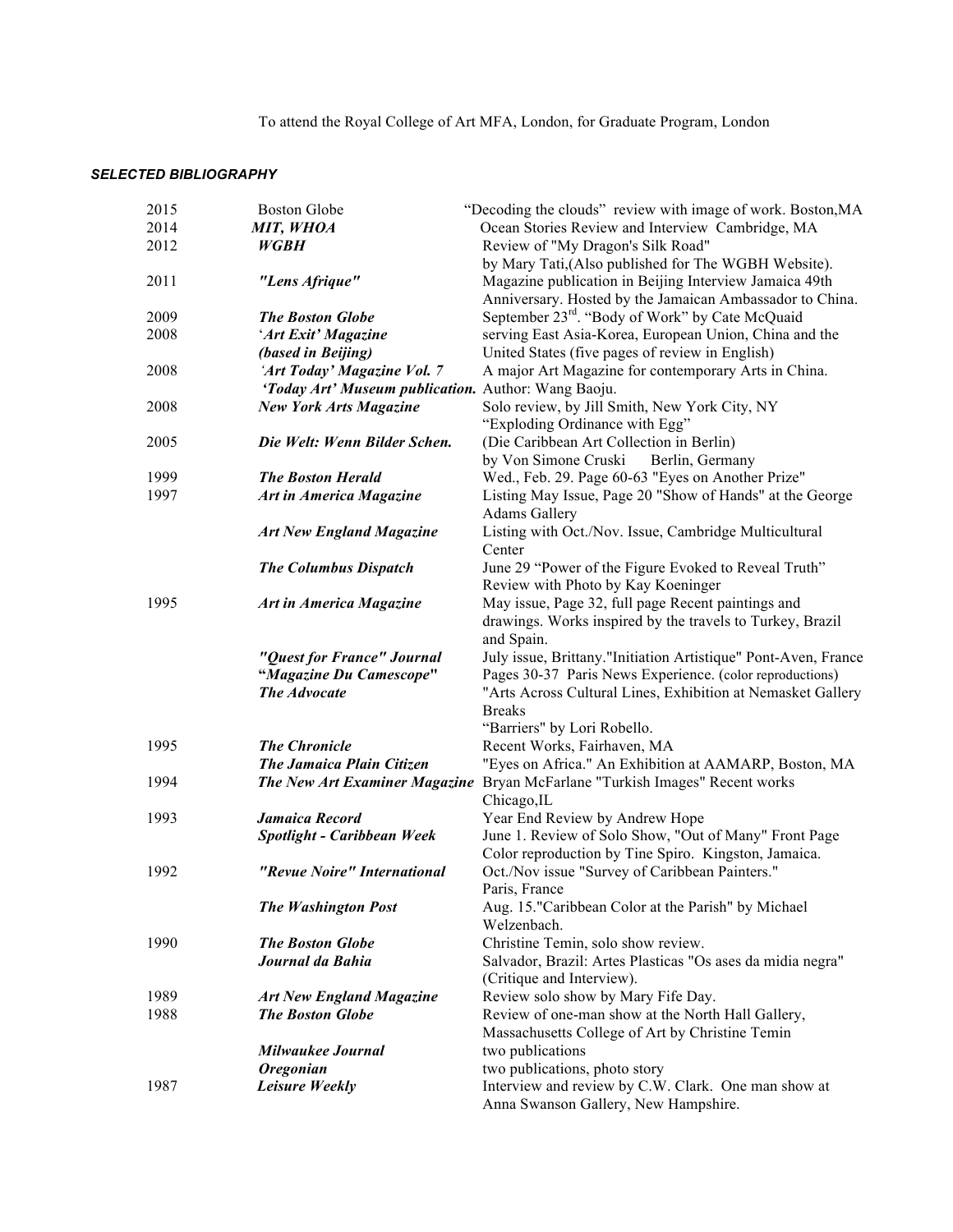|      | <b>The Boston Herald</b>             | Review by Nancy Stapen. One-man show at the Wendell St.<br>Gallery.                                                                |  |  |  |
|------|--------------------------------------|------------------------------------------------------------------------------------------------------------------------------------|--|--|--|
|      | <b>The Chicago Sun Times</b> "       | DuSable Museum Show Honours Black Trailblazers"<br>journalists featured with me at reception.                                      |  |  |  |
|      | <b>The Journal of American</b>       | Featured Photo story of myself and Charlene Hunter-Gualt<br>Newspaper Publishers Association of PBS McNeil/Lehrer News Hour        |  |  |  |
|      | <b>Gazette Newspaper</b>             | 12 Paintings of black Journalist featured and written about<br>Washington, DC.                                                     |  |  |  |
|      | <b>The Boston Herald</b>             | 'Massachusetts Masters' at Museum of Fine Arts Boston.<br>Review by Nancy Stapen                                                   |  |  |  |
|      | <b>The Columbus Times</b>            | Photo of my painting featured on Charlene Hunter-Gault of<br>PBS.<br>New York City, NY                                             |  |  |  |
|      | <b>The Capitol Spotlight</b>         | Rhonda McKinney review on journalists and their portraits.                                                                         |  |  |  |
|      | <b>The Washington Times</b>          | Review and photo story of myself and Sam Lacey "honoring<br>black journalist"                                                      |  |  |  |
|      | <b>Data News Weekly</b>              | New Orleans, LA                                                                                                                    |  |  |  |
|      | <b>The Worcester Gazette</b>         | "What about Art", Review by Meredith Fyfe Day on exhibit<br>at the Wendell St. Gallery,<br>Cambridge, MA                           |  |  |  |
|      | <b>Forth Worth - Texas Magazine</b>  | Featured review and photo. Full page                                                                                               |  |  |  |
| 1986 | <b>The Boston Globe</b>              | Review of show at the Institute of Contemporary Art by<br>Christine Temin.                                                         |  |  |  |
|      | <b>Boston Phoenix</b>                | Review by art critic David Bonetti of the "Boston Now"<br>Show at the Institute of Contemporary Art                                |  |  |  |
|      | <b>The Boston Herald</b>             | Review by Nancy Stapen. "Boston Now" show at the<br>Institute of Contemporary Art.                                                 |  |  |  |
| 1985 | <b>The Boston Globe</b>              | Review by Norman Keyes. One-man show "Dream Memory<br>Reality" at the Wendell St. Gallery, Cambridge, MA                           |  |  |  |
|      | <b>The Boston Globe</b>              | Juliet F. Broudney "Living with Work; Struggling World of<br>the Artist" Interview and photo                                       |  |  |  |
| 1984 | <b>Art New England Magazine</b>      | Amy Lighthill, Curator of Cont. Art: Museum of Fine Arts,<br>Boston, MA<br>Reviewed. "Emerging Artists in Boston and Mass State of |  |  |  |
|      |                                      | the Arts."                                                                                                                         |  |  |  |
|      | <b>Art New England Magazine</b>      | Patricia Hill, author of book Alice Neal and Professor of Art<br>History, Boston University. "Social Concerns of the               |  |  |  |
|      |                                      | Eighties."                                                                                                                         |  |  |  |
|      | <b>Boston University Art Gallery</b> | Photo and review Artist Foundation Quarterly Volume III                                                                            |  |  |  |
|      |                                      | featured for winning Foundation Award in painting:                                                                                 |  |  |  |
|      |                                      | Currently the New England Foundation for the Arts) Photo<br>and review                                                             |  |  |  |
| 1978 | <b>Jamaica Arts Herald</b>           | Interview by Cynthia Smith. For Scholarship won to The                                                                             |  |  |  |
|      |                                      | Royal College of Art,<br>London, England.                                                                                          |  |  |  |

#### *CATALOGS/BOOKS*

| 2017 | National Gallery of Jamaica (National Museum) – Kingston Special Bienalle Invitation, Kgn. JA |  |  |  |  |
|------|-----------------------------------------------------------------------------------------------|--|--|--|--|
| 2016 | Xian Art Museum 'The thirds Silk Road International Art Festival, Xian, Xian-shi Province     |  |  |  |  |
| 2015 | "Magic And Reality" Latin America and Caribbean Contemporary Art Exhibition. Beijing, China.  |  |  |  |  |
| 2014 | Cover Feature-"100 Boston Artist" by Chalky Frenn, 224 pges: Schiffer Publishing. LTD.        |  |  |  |  |
|      | ATG.Pen.                                                                                      |  |  |  |  |
| 2014 | De Dee Shattuck Gallery Bryan McFarlane Recent Work'<br>Cape COD, MA.                         |  |  |  |  |
| 2013 | Guangzhou, China<br>Guandong Art Muaseum-Around Café' 'Blue mountain'                         |  |  |  |  |
| 2012 | 'National Bienial 2012' National Gallery of Jamaica publication<br>Kingston, Jamaica          |  |  |  |  |
| 2010 | " <i>Circular Journey II</i> " 116 pages : Sunshine International Museum, Beijing. Essays by  |  |  |  |  |
|      | Lowery Sims, Museum of Modern Art; His Excellency Courtenay Ratteray - ambassador;            |  |  |  |  |